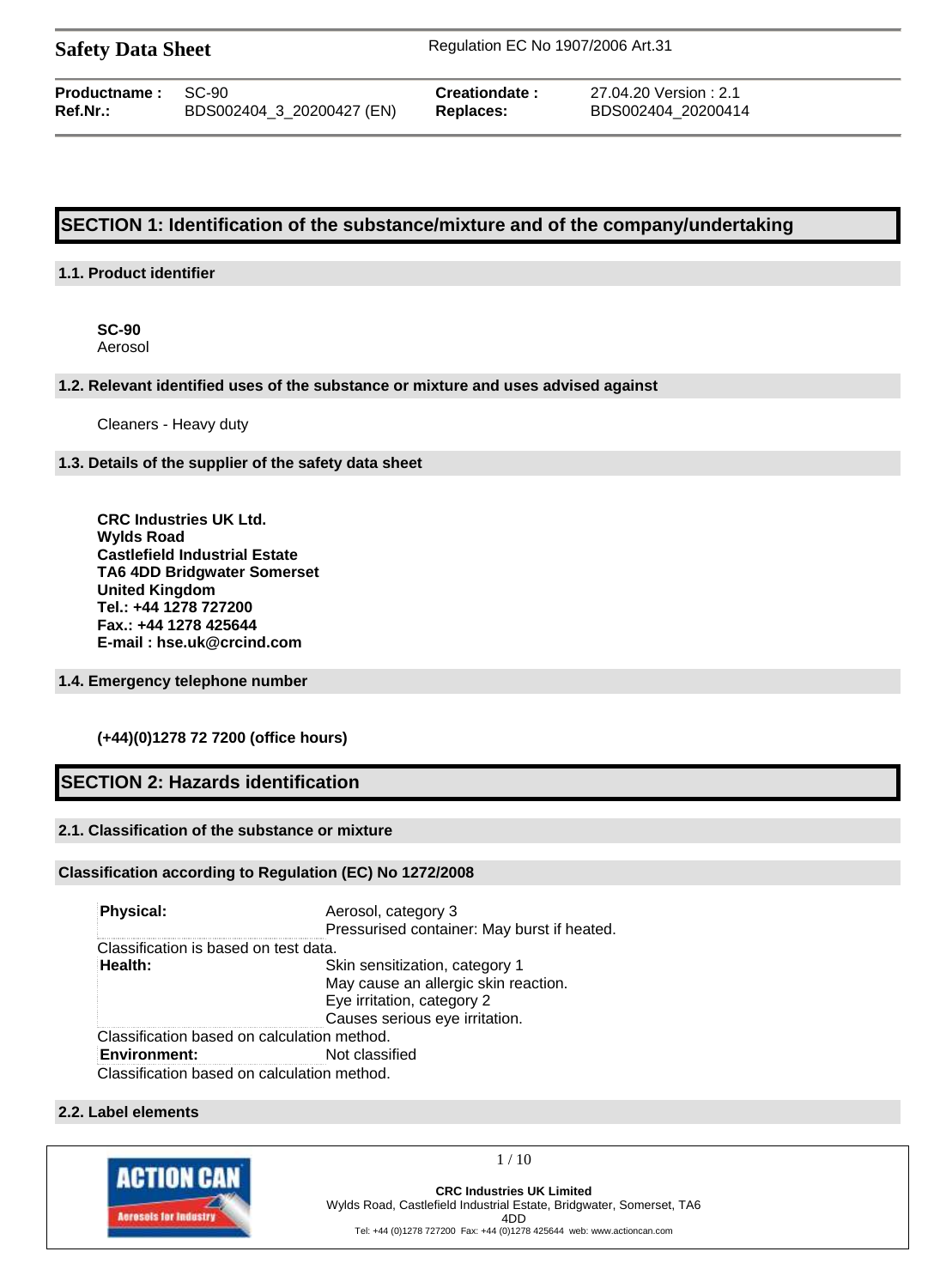Safety Data Sheet Regulation EC No 1907/2006 Art.31

| <b>Productname: SC-90</b> |                           | Creationdate: | 27.04.20 Version : 2.1 |
|---------------------------|---------------------------|---------------|------------------------|
| Ref.Nr.:                  | BDS002404_3_20200427 (EN) | Replaces:     | BDS002404 20200414     |

## **Labelling according to Regulation (EC) No 1272/2008**

| <b>Product identifier:</b>                           | Contains:                                                                                                |
|------------------------------------------------------|----------------------------------------------------------------------------------------------------------|
|                                                      | 2-methyl-2H-isothiazol-3-one                                                                             |
| Hazard pictogram(s):                                 |                                                                                                          |
| Signal word:                                         | Warning                                                                                                  |
| Hazard statement(s):                                 | H229: Pressurised container: May burst if heated.                                                        |
|                                                      | H317 : May cause an allergic skin reaction.                                                              |
|                                                      | H319 : Causes serious eye irritation.                                                                    |
| Precautionary statement(s):                          | P102: Keep out of reach of children.                                                                     |
|                                                      | P210 : Keep away from heat, hot surfaces, sparks, open flames and other<br>ignition sources. No smoking. |
|                                                      | P251 : Do not pierce or burn, even after use.                                                            |
|                                                      | P280 : Wear protective gloves/protective clothing/eye protection/face<br>protection.                     |
|                                                      | P333/313 : If skin irritation or rash occurs: Get medical advice/attention.                              |
|                                                      | P410/412 : Protect from sunlight. Do not expose to temperatures exceeding<br>50°C/122°F.                 |
|                                                      | P501-2 : Dispose of contents/container to an authorised waste collection point.                          |
| <b>Supplemental Hazard</b><br>information:           | 26 % by mass of the contents are flammable.                                                              |
| <b>Regulation (EC) No</b><br>648/2004 on detergents: | aliphatic hydrocarbons15 - 30 %                                                                          |
|                                                      | non-ionic surfactants $\lt 5\%$                                                                          |

benzisothiazolinone, methylisothiazolinone

# **2.3. Other hazards**

No information available

# **SECTION 3: Composition/information on ingredients**

#### **3.1. Substances**

Not applicable.

## **3.2. Mixtures**

| <b>Hazardous ingredient</b>                                                                     | <b>Registration</b><br>number | CAS-<br>nr.        | EC-<br>nr           | $w/w$ %        | <b>Hazard Class and</b><br>Category | <b>Hazard statement</b>            | <b>Notes</b> |
|-------------------------------------------------------------------------------------------------|-------------------------------|--------------------|---------------------|----------------|-------------------------------------|------------------------------------|--------------|
| Hydrocarbons, C3-4-rich,<br>petroleum distillate<br>Petroleumgas (1,3-<br>butadiene $< 0.1\%$ ) | $01 -$<br>2119485926-<br>20   | 68512-<br>$91 - 4$ | $270 -$             | $990-9$ $5-10$ | Press. Gas. Flam.<br>Gas 1          | H <sub>280</sub> .H <sub>220</sub> | K.G          |
| Hydrocarbons, C11-C14,<br>n-alkanes, isoalkanes.                                                | $01 -$<br>2119456620-         |                    | $(926 -$<br>$141 -$ | $5 - 10$       | Asp. Tox. 1                         | H304                               | B,Q          |



**CRC Industries UK Limited** Wylds Road, Castlefield Industrial Estate, Bridgwater, Somerset, TA6 4DD Tel: +44 (0)1278 727200 Fax: +44 (0)1278 425644 web: www.actioncan.com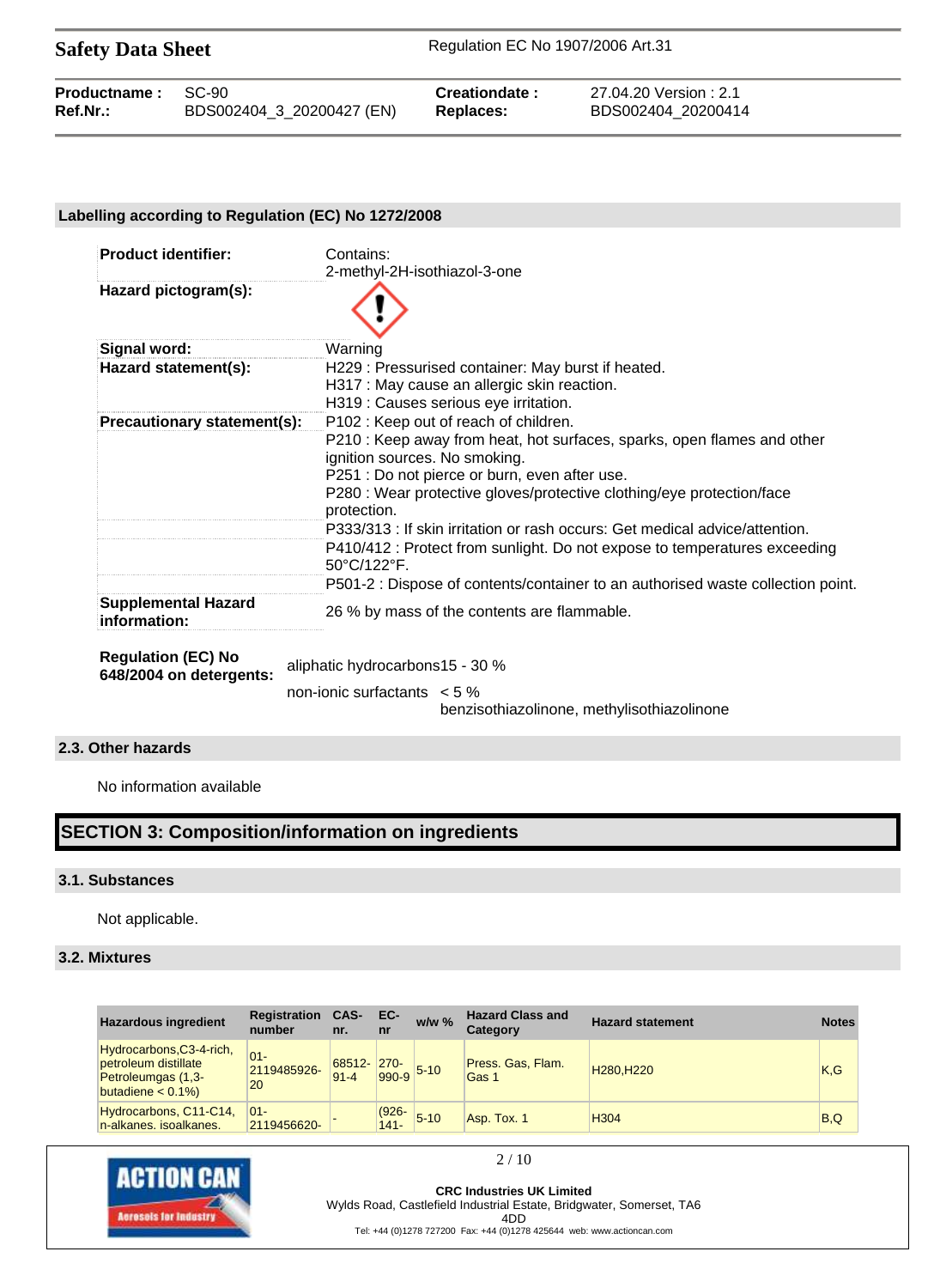| <b>Productname: SC-90</b> |                           | Creationdate:    | 27.04.20 Version : 2.1 |
|---------------------------|---------------------------|------------------|------------------------|
| Ref.Nr.:                  | BDS002404_3_20200427 (EN) | <b>Replaces:</b> | BDS002404 20200414     |

| cyclics, $<$ 2% aromatics                                                                                                | 43 |                    | 6)                   |                            |                                                                                                                        |                                               |      |
|--------------------------------------------------------------------------------------------------------------------------|----|--------------------|----------------------|----------------------------|------------------------------------------------------------------------------------------------------------------------|-----------------------------------------------|------|
| Alcolhol C10, ethoxylated                                                                                                |    | 26183-<br>$52 - 8$ | 500-<br>046-6        | $3$                        | Acute Tox. 4, Eye<br>Dam. 1                                                                                            | H302, H318                                    | F, X |
| 1,2-benzisothiazol-3(2H)-<br>one                                                                                         |    | 2634-<br>$33 - 5$  | $220 -$<br>$120 - 9$ | < 0.005                    | Acute Tox. 2, Acute<br>Tox. 4, Skin Irrit. 2,<br>Eye Dam. 1, Skin<br>Sens. 1, Aquatic<br>Acute 1, Aquatic<br>Chronic 2 | H330, H302, H315, H318, H317, H400, H411 X, R |      |
| 2-methyl-2H-isothiazol-3-<br>one                                                                                         |    | 2682-<br>$20 - 4$  | $220 -$              | $ 0.0015 -$<br>239-6 0.005 | Acute Tox. 3, Acute<br>Tox. 2, Skin Corr. 1B,<br>Eye Dam. 1, Skin<br>Sens. 1, Aquatic<br>Acute 1, Aquatic<br>Chronic 2 | H301, H330, H314, H318, H317, H400, H411 M, X |      |
| <b>Explanation notes</b>                                                                                                 |    |                    |                      |                            |                                                                                                                        |                                               |      |
| B: substance with national established workplace exposure limit                                                          |    |                    |                      |                            |                                                                                                                        |                                               |      |
| F: not registered due to polymer status (no longer polymer list - directive 92/32/EEC)                                   |    |                    |                      |                            |                                                                                                                        |                                               |      |
| G: exempted from the obligation to register in accordance with art.2(7) of REACH Regulation No 1907/2006                 |    |                    |                      |                            |                                                                                                                        |                                               |      |
| K: not classified as carcinogen, less than 0.1% w/w 1,3-butadiene (Einecs-nr. 203-450-8)                                 |    |                    |                      |                            |                                                                                                                        |                                               |      |
| $M : M$ acute = 10                                                                                                       |    |                    |                      |                            |                                                                                                                        |                                               |      |
| Q: The CAS-no is only an indicative identifier to be used outside the EU for global inventory entries.                   |    |                    |                      |                            |                                                                                                                        |                                               |      |
| R: substance in plant protection or biocidal product regarded as being registered (art.15 REACH Regulation No 1907/2006) |    |                    |                      |                            |                                                                                                                        |                                               |      |

X : SCL (specific concentration limit)in accordance with art.10 of CLP Regulation No 1272/2008

(\* Explanation phrases : see chapter 16)

# **SECTION 4: First aid measures**

#### **4.1. Description of first aid measures**

| Contact with eyes :    | IF IN EYES:<br>Rinse cautiously with water for several minutes.<br>If eye irritation persists: Get medical advice/attention.                                                         |
|------------------------|--------------------------------------------------------------------------------------------------------------------------------------------------------------------------------------|
| Contact with skin:     | Take off contaminated clothing and wash before reuse.<br>IF ON SKIN:<br>Rinse cautiously with water for several minutes.<br>If skin irritation occurs: Get medical advice/attention. |
| $\mathsf{Inhalation:}$ | IF INHALED: Remove person to fresh air and keep comfortable for breathing.<br>Call a POISON CENTER or doctor/physician if you feel unwell.                                           |
| Ingestion:             | Seek medical attention if ill effects occur                                                                                                                                          |

# **4.2. Most important symptoms and effects, both acute and delayed**

| Inhalation :         | No harmful effects known if used for its intended purpose          |
|----------------------|--------------------------------------------------------------------|
| Ingestion :          | May cause gastrointestinal disturbances                            |
| <b>Skin contact:</b> | May cause an allergic skin reaction.<br>Symptoms: redness and pain |
| Eye contact :        | Causes serious eye irritation.<br>Symptoms: redness and pain       |

#### **4.3. Indication of any immediate medical attention and special treatment needed**

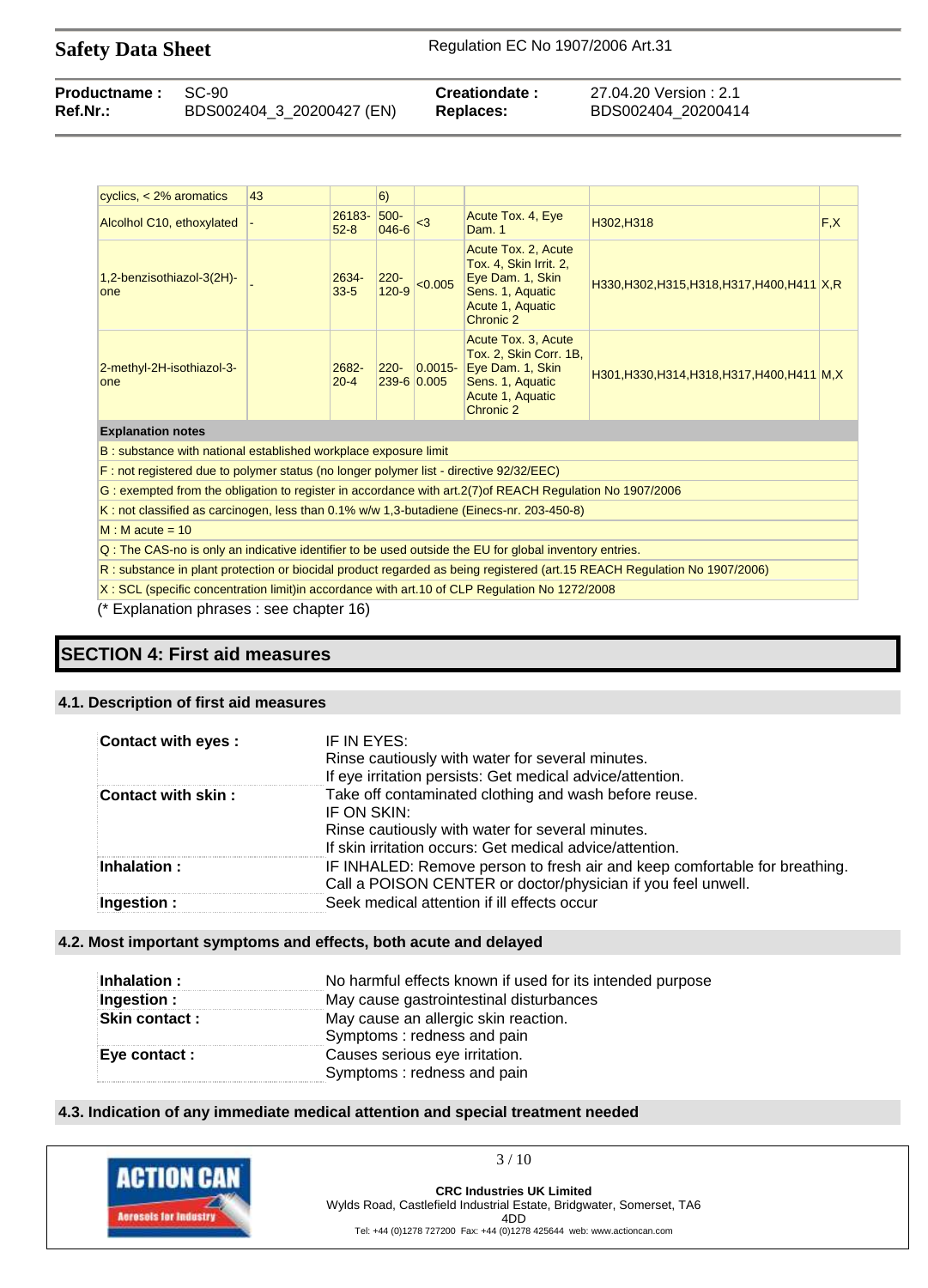| <b>Safety Data Sheet</b>              |                           | Regulation EC No 1907/2006 Art.31 |                                              |  |
|---------------------------------------|---------------------------|-----------------------------------|----------------------------------------------|--|
| <b>Productname: SC-90</b><br>Ref.Nr.: | BDS002404_3_20200427 (EN) | Creationdate:<br>Replaces:        | 27.04.20 Version : 2.1<br>BDS002404 20200414 |  |

**General Advice :** If skin or eye irritation occurs: Get medical advice/attention.

# **SECTION 5: Firefighting measures**

#### **5.1. Extinguishing media**

foam, carbon dioxide or dry agent

#### **5.2. Special hazards arising from the substance or mixture**

Aerosols may explode if heated above 50°C Forms hazardous decomposition products CO,CO2

#### **5.3. Advice for firefighters**

Keep container(s) exposed to fire cool, by spraying with water In case of fire, do not breathe fumes

# **SECTION 6: Accidental release measures**

## **6.1. Personal precautions, protective equipment and emergency procedures**

Shut off all ignition sources Ensure adequate ventilation Wear suitable protective clothing and gloves.

#### **6.2. Environmental precautions**

Do not allow to enter public sewers and watercourses

#### **6.3. Methods and material for containment and cleaning up**

Absorb spillage in suitable inert material

#### **6.4. Reference to other sections**

For further information see section 8

# **SECTION 7: Handling and storage**

## **7.1. Precautions for safe handling**

Keep away from heat and sources of ignition Do not spray on a naked flame or incandescent material. Do not pierce or burn aerosols, even after use.



4 / 10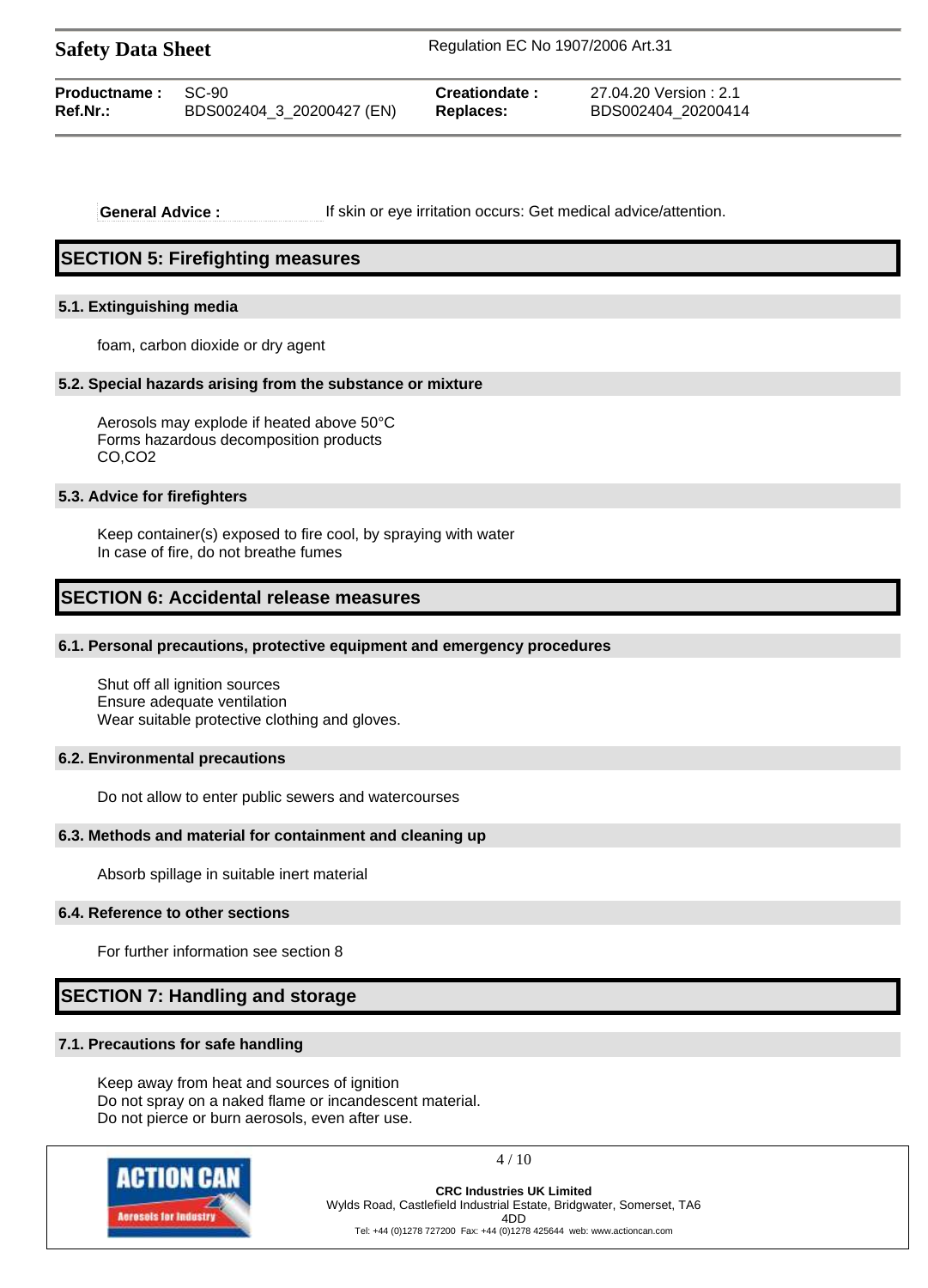| <b>Productname: SC-90</b> |                           | Creationdate: | 27.04.20 Version : 2.1 |
|---------------------------|---------------------------|---------------|------------------------|
| Ref.Nr.:                  | BDS002404_3_20200427 (EN) | Replaces:     | BDS002404 20200414     |

Do not breathe aerosols or vapours. Ensure adequate ventilation Avoid contact with skin and eyes. Wash thoroughly after use Wear protective gloves/protective clothing/eye protection/face protection.

#### **7.2. Conditions for safe storage, including any incompatibilities**

Pressurized container : protect from sunlight and do not expose to temperatures exceeding 50°C. Keep out of reach of children.

### **7.3. Specific end use(s)**

Cleaners - Heavy duty

# **SECTION 8: Exposure controls/personal protection**

## **8.1. Control parameters**

### **Exposure limits :**

No information available

#### **8.2. Exposure controls**

| <b>Control procedures:</b>       | Ensure adequate ventilation<br>Keep away from heat and sources of ignition                                                                                                                                                                                                                                                                                                                          |
|----------------------------------|-----------------------------------------------------------------------------------------------------------------------------------------------------------------------------------------------------------------------------------------------------------------------------------------------------------------------------------------------------------------------------------------------------|
| <b>Personal protection:</b>      | Take precautions to avoid contact with skin and eyes when handling the<br>product.<br>It is good practice to wear gloves and to provide adequate ventilation<br>whenever using the product.<br>In all cases handle and use the product in accordance with good industrial                                                                                                                           |
|                                  | hygiene practices.                                                                                                                                                                                                                                                                                                                                                                                  |
| inhalation :                     | In case of insufficient ventilation, wear suitable respiratory equipment.                                                                                                                                                                                                                                                                                                                           |
| hands and skin:                  | When handling the product wear chemical-resistant gloves (standard EN 374).<br>Use a reusable glove with a minimum breakthrough time of 30 minutes. The<br>breakthrough time of the glove should be longer than the total duration of<br>product use. If work lasts longer than the breakthrough time, gloves should be<br>changed part-way through.<br>recommended breakthrough time > 480 minutes |
|                                  | Recommended thickness $< 0.45$ mm                                                                                                                                                                                                                                                                                                                                                                   |
| eyes :                           | Wear safety eyewear according to EN 166.                                                                                                                                                                                                                                                                                                                                                            |
| <b>Environmental protection:</b> | Avoid release to the environment.<br>Collect spillage.                                                                                                                                                                                                                                                                                                                                              |

# **SECTION 9: Physical and chemical properties**

## **9.1. Information on basic physical and chemical properties**

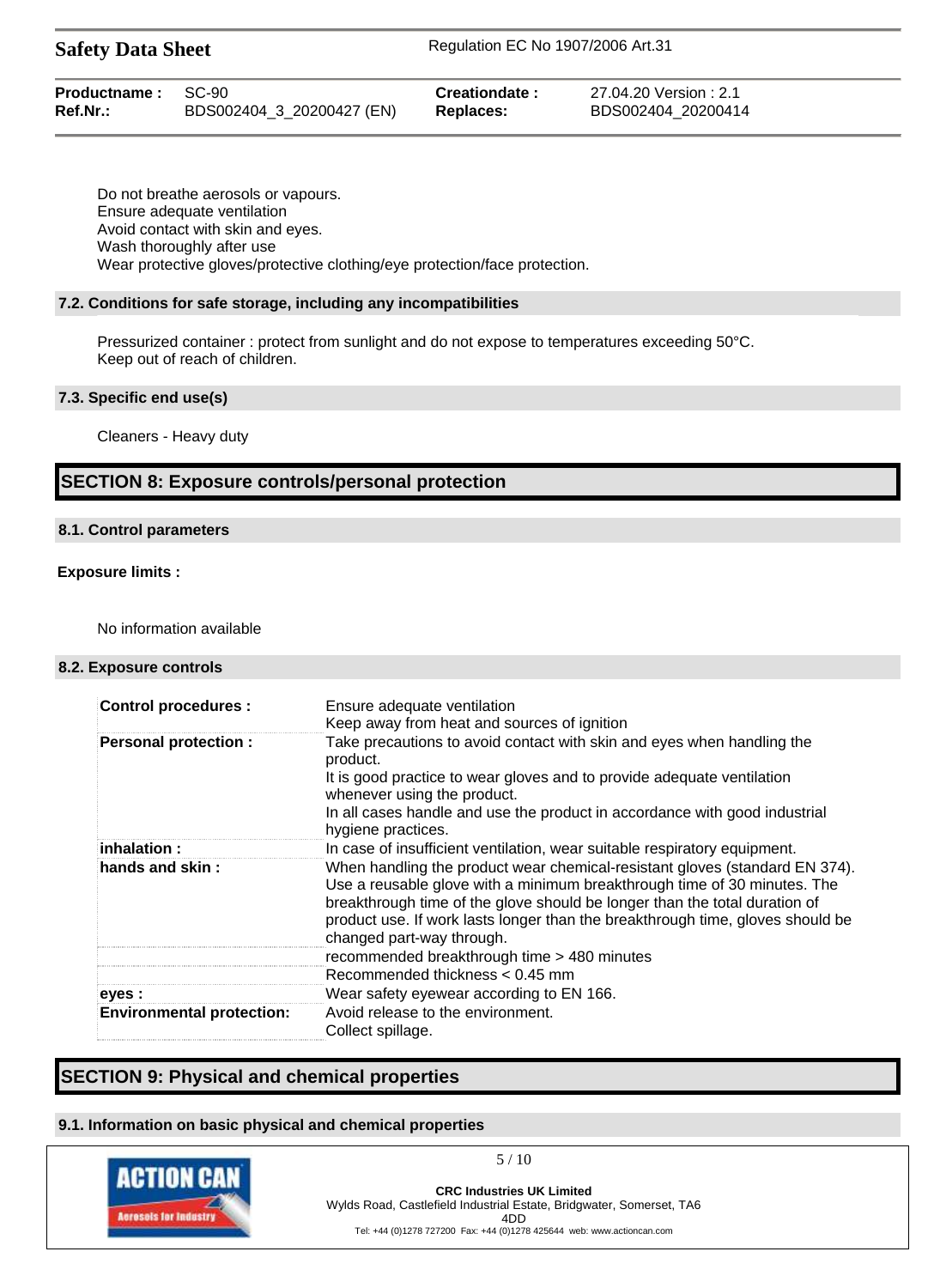| <b>Safety Data Sheet</b>  |  |                | Regulation EC No 1907/2006 Art.31 |  |  |
|---------------------------|--|----------------|-----------------------------------|--|--|
| <b>Productname: SC-90</b> |  | Creationdate : | 27.04.20 Version : 2.1            |  |  |

**Ref.Nr.:** BDS002404\_3\_20200427 (EN) **Replaces:** BDS002404\_20200414

| Appearance: physical state:                     | Propane/butane propelled liquid. |
|-------------------------------------------------|----------------------------------|
| colour:                                         | White.                           |
| odour:                                          | Characteristic odor.             |
| pH :                                            | 9.79                             |
| Boiling point/range :                           | Not available.                   |
| <b>Flash point:</b>                             | >100 °C                          |
| <b>Evaporation rate:</b>                        | Not applicable.                  |
| Explosion limits : upper limit : Not available. |                                  |
| lower limit:                                    | Not available.                   |
| Vapour pressure :                               | Not available.                   |
| <b>Relative density:</b>                        | $0.955$ g/cm3 ( $@$ 20 $°C$ ).   |
| Solubility in water:                            | Soluble in water                 |
| Auto-ignition:                                  | $>200\text{ °C}$                 |
| <b>Viscosity:</b>                               | Not available.                   |

**9.2. Other information**

**VOC = volatile organic compounds** 152 g/l

# **SECTION 10: Stability and reactivity**

## **10.1. Reactivity**

No hazardous reactions known if used for its intended purpose

## **10.2. Chemical stability**

Stable

# **10.3. Possibility of hazardous reactions**

No hazardous reactions known if used for its intended purpose

#### **10.4. Conditions to avoid**

Avoid overheating

## **10.5. Incompatible materials**

Strong oxidising agent

## **10.6. Hazardous decomposition products**

CO,CO2

# **SECTION 11: Toxicological information**



 $6/10$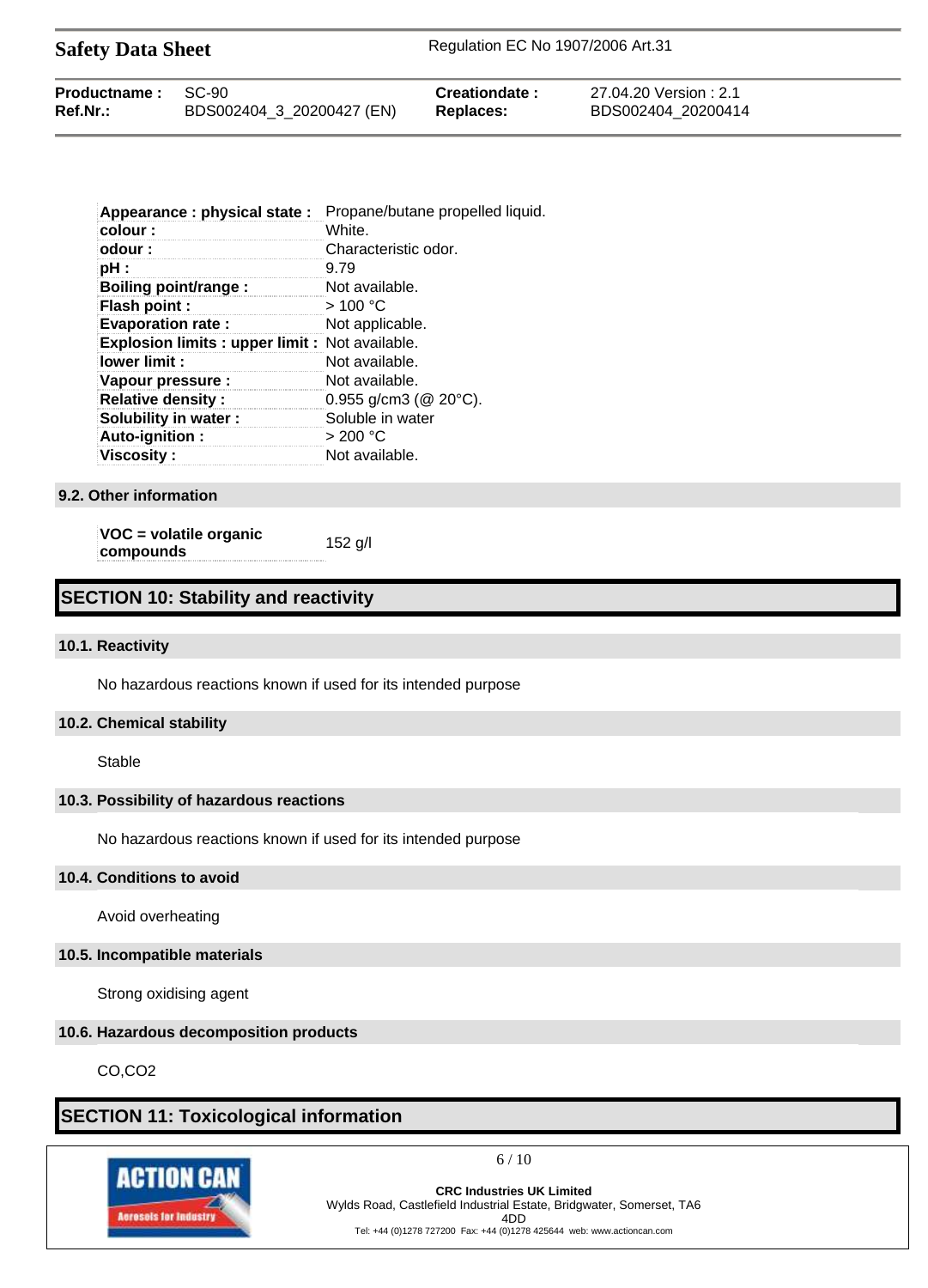| <b>Safety Data Sheet</b> |                           | Regulation EC No 1907/2006 Art.31 |                        |  |
|--------------------------|---------------------------|-----------------------------------|------------------------|--|
| <b>Productname:</b>      | SC-90                     | Creationdate:                     | 27.04.20 Version : 2.1 |  |
| $Ref.Nr.$ :              | BDS002404_3_20200427 (EN) | Replaces:                         | BDS002404 20200414     |  |

## **11.1. Information on toxicological effects**

| acute toxicity:                                               | based on available data the classification criteria are not met |
|---------------------------------------------------------------|-----------------------------------------------------------------|
| skin corrosion/irritation:                                    | based on available data the classification criteria are not met |
| serious eye damage/irritation: Causes serious eye irritation. |                                                                 |
| respiratory or skin<br>sensitisation:                         | May cause an allergic skin reaction.                            |
| germ cell mutagenicity:                                       | based on available data the classification criteria are not met |
| carcinogenicity:                                              | based on available data the classification criteria are not met |
| toxicity for reproduction:                                    | based on available data the classification criteria are not met |
| <b>STOT-single exposure:</b>                                  | based on available data the classification criteria are not met |
| <b>STOT repeated exposure:</b>                                | based on available data the classification criteria are not met |
| aspiration hazard:                                            | based on available data the classification criteria are not met |

## **Information on likely routes of exposure:**

| No adverse health effects expected<br>Inhalation:      |                                      |
|--------------------------------------------------------|--------------------------------------|
| May cause gastrointestinal disturbances<br>Ingestion : |                                      |
| <b>Skin contact:</b>                                   | May cause an allergic skin reaction. |
| Eye contact :                                          | Causes serious eye irritation.       |

## **Toxicological data :**

| <b>Hazardous ingredient</b>                                             | CAS-nr.    | method          |                |
|-------------------------------------------------------------------------|------------|-----------------|----------------|
| Alcolhol C10, ethoxylated                                               | 26183-52-8 | LD50 oral rat   | $1000$ mg/kg   |
|                                                                         |            | LD50 derm.rat   | $>$ 2000 mg/kg |
| Hydrocarbons, C11-C14, n-alkanes, isoalkanes, cyclics, $<$ 2% aromatics |            | LD50 oral rat   | $>$ 5000 mg/kg |
|                                                                         |            | LC50 inhal.rat  | $>5000$ mg/kg  |
|                                                                         |            | LD50 derm.rabit | $>$ 5000 mg/kg |

# **SECTION 12: Ecological information**

## **12.1. Toxicity**

Not classified

# **Ecotoxicological data:**

| <b>Hazardous ingredient</b>                                           | CAS-nr.    | method       |             |
|-----------------------------------------------------------------------|------------|--------------|-------------|
| Alcolhol C10, ethoxylated                                             | 26183-52-8 | IC50 algae   | $< 47$ mg/l |
|                                                                       |            | LC50 fish    | $< 7$ mg/l  |
|                                                                       |            | EC50 daphnia | $5.3$ mg/l  |
| Hydrocarbons, C11-C14, n-alkanes, isoalkanes, cyclics, < 2% aromatics |            | IC50 algae   | $1000$ mg/l |
|                                                                       |            | LC50 fish    | 1000 mg/l   |
|                                                                       |            | EC50 daphnia | 1000 mg/l   |



**CRC Industries UK Limited** Wylds Road, Castlefield Industrial Estate, Bridgwater, Somerset, TA6 4DD Tel: +44 (0)1278 727200 Fax: +44 (0)1278 425644 web: www.actioncan.com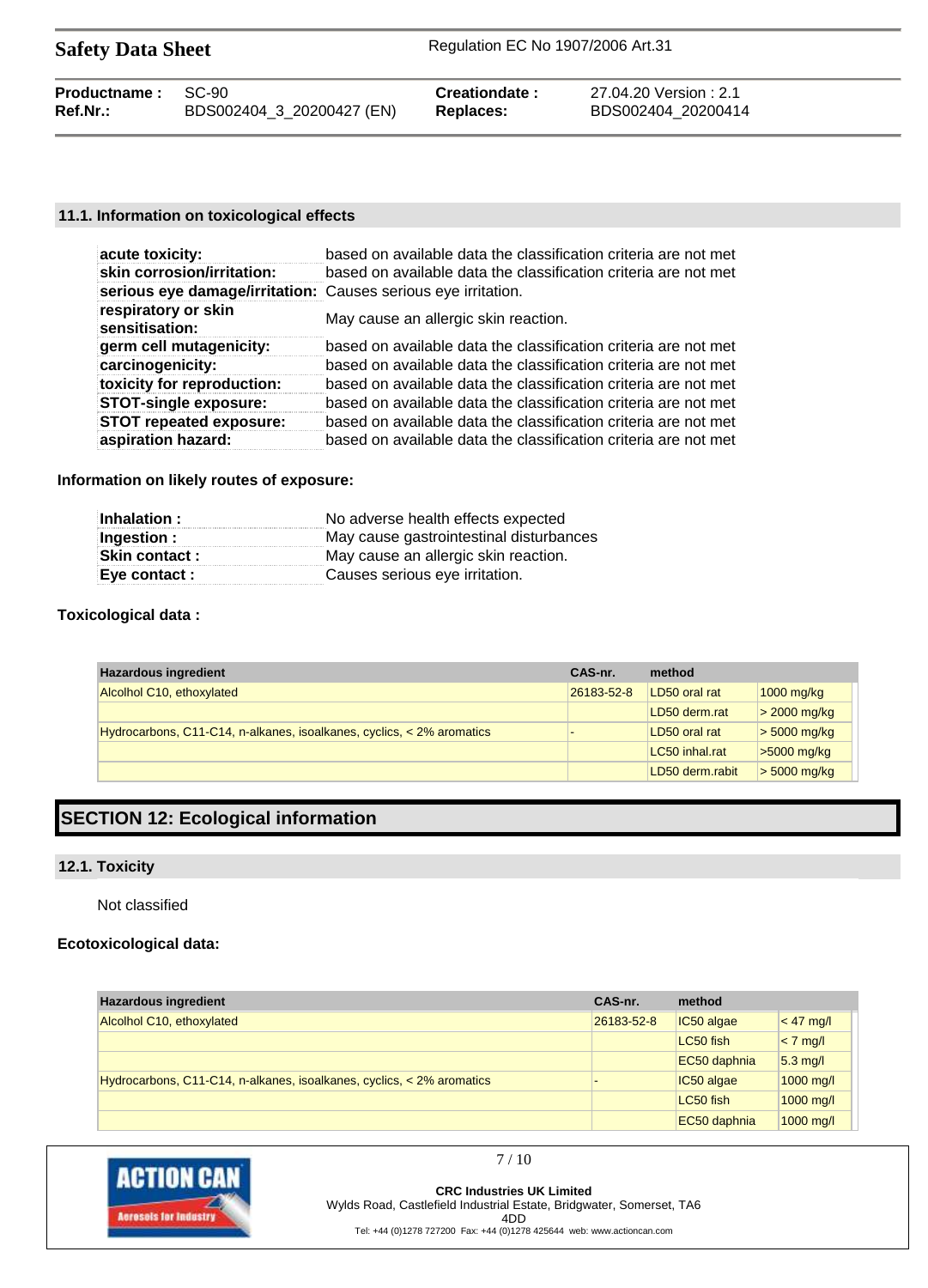| <b>Safety Data Sheet</b> |                           | Regulation EC No 1907/2006 Art.31 |                       |  |
|--------------------------|---------------------------|-----------------------------------|-----------------------|--|
| Productname:             | $SC-90$                   | Creationdate:                     | 27.04.20 Version: 2.1 |  |
| Ref.Nr.:                 | BDS002404_3_20200427 (EN) | Replaces:                         | BDS002404 20200414    |  |

#### **12.2. Persistence and degradability**

No experimental data available

## **12.3. Bioaccumulative potential**

No experimental data available

#### **12.4. Mobility in soil**

Soluble in water

## **12.5. Results of PBT and vPvB assessment**

No information available

#### **12.6. Other adverse effects**

No experimental data available GWP (global warming potential): 0

# **SECTION 13: Disposal considerations**

#### **13.1. Waste treatment methods**

# **SECTION 14: Transport information**

#### **14.1. UN number**

UN-number : 1950

## **14.2. UN proper shipping name**

Proper shipping name: AEROSOLS

# **14.3. Transport hazard class(es)**

Class: 2.2 ADR/RID - Classification code: 5A

#### **14.4. Packing group**

Packing group: Not applicable.

# **14.5. Environmental hazards**



8 / 10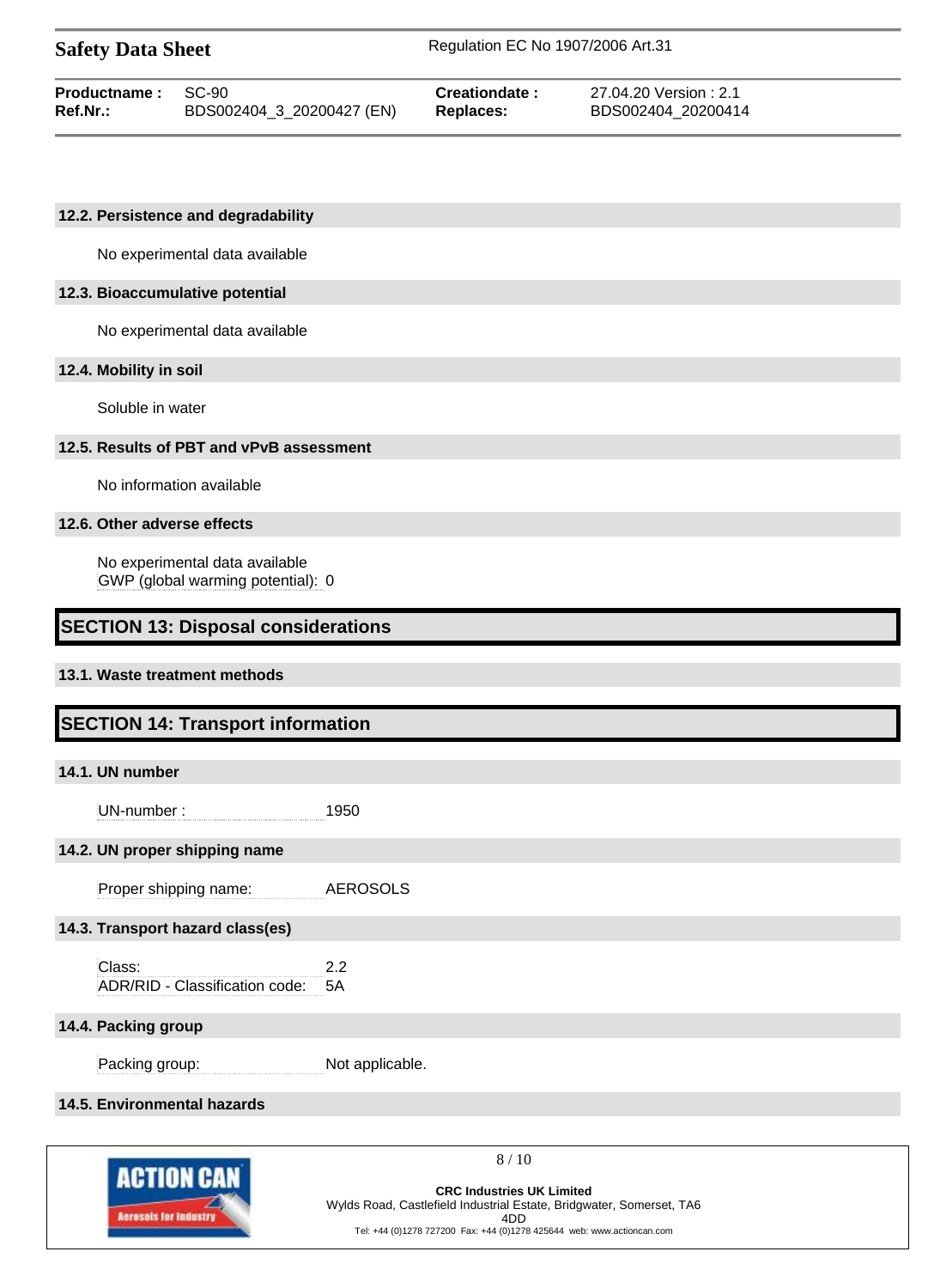| <b>Safety Data Sheet</b> | Regulation EC No 1907/2006 Art.31 |
|--------------------------|-----------------------------------|
|                          |                                   |

| <b>Productname: SC-90</b> |                           | Creationdate:    | 27.04.20 Version : 2.1 |
|---------------------------|---------------------------|------------------|------------------------|
| Ref.Nr.:                  | BDS002404_3_20200427 (EN) | <b>Replaces:</b> | BDS002404 20200414     |

| <b>ADR/RID - Environmentally</b> | No |
|----------------------------------|----|
| hazardous:                       |    |
| IMDG - Marine pollutant:         | N٥ |
| IATA/ICAO - Environmentally      | No |
| hazardous:                       |    |

# **14.6. Special precautions for user**

| ADR/RID - Tunnelcode: | (E)        |
|-----------------------|------------|
| IMDG - Ems:           | $F-D. S-U$ |
| IATA/ICAO - PAX:      | 203        |
| IATA/ICAO - CAO       | 203        |

#### **14.7. Transport in bulk according to Annex II of MARPOL and the IBC Code**

Not applicable.

# **SECTION 15: Regulatory information**

#### **15.1. Safety, health and environmental regulations/legislation specific for the substance or mixture**

The Safety Data Sheet is compiled according to the current European requirements. Regulation (EC) No 1907/2006 (REACH) Regulation (EC) No 1272/2008 (CLP) Dir. 2013/10/EU, 2008/47/EC amendment of the aerosol dispenser directive 75/324/EEC.

#### **15.2. Chemical safety assessment**

No information available

# **SECTION 16: Other information**

|                        | *Explanation hazard statements: H220 : Extremely flammable gas.<br>H280 : Contains gas under pressure; may explode if heated.<br>H301 : Toxic if swallowed.<br>H302 : Harmful if swallowed.<br>H304 : May be fatal if swallowed and enters airways.<br>H314 : Causes severe skin burns and eye damage.<br>H315 : Causes skin irritation.<br>H317 : May cause an allergic skin reaction.<br>H318 : Causes serious eye damage.<br>H330 : Fatal if inhaled.<br>H400 : Very toxic to aquatic life.<br>H411 : Toxic to aquatic life with long lasting effects. |
|------------------------|-----------------------------------------------------------------------------------------------------------------------------------------------------------------------------------------------------------------------------------------------------------------------------------------------------------------------------------------------------------------------------------------------------------------------------------------------------------------------------------------------------------------------------------------------------------|
| acronyms and synonyms: | $TWA = time weight average$<br>STEL = short time exposure limit<br>$VOC = volatile organic compounds$<br>PBT = persistant bioaccumulative toxic<br>$vPvB = very$ persitant very bioaccumulative                                                                                                                                                                                                                                                                                                                                                           |